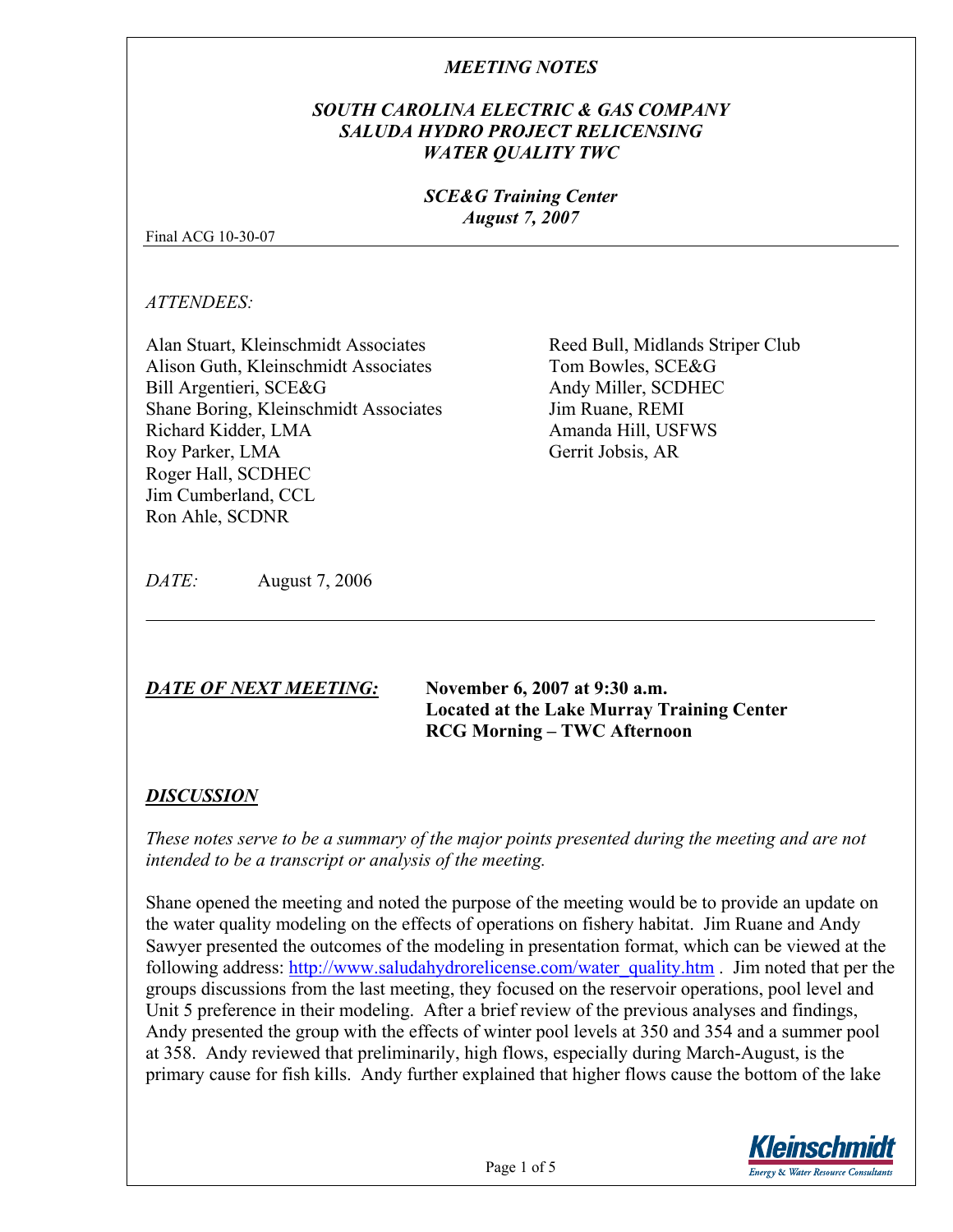## *SOUTH CAROLINA ELECTRIC & GAS COMPANY SALUDA HYDRO PROJECT RELICENSING WATER QUALITY TWC*

#### *SCE&G Training Center August 7, 2007*

Final ACG 10-30-07

to warm, which in turn increases the rate of DO depletions. Nutrients are still the single dominant factor that aid in habitat depletion.

Andy explained that the following were the next steps chosen in the May meeting:

- 1. For selected years, finalize assessment (i.e., assess changes in releases) of operating guide for U5 preference for "first on, last off" operation using the hourly releases
- 2. For selected years, finalize assessment of maintaining summer pool levels at 358
- 3. For selected years, finalize assessment of the combination of maintaining summer pool levels at 358 with U5 preference for "first on, last off" operation using the hourly releases
- 4. Analyze additional years, especially a low flow year
- 5. Assess effects of minimum winter pool level, including effects on Little Saluda embayment, increased SOD, internal nutrient cycling, aquatic plants, sedimentation in coves

Andy provided the group with all the years that were modeled and noted that the model was proven very reliable. He explained that the error around the mean for temperature is below one degree (.73), and .99 for DO. He noted that the fish kill years that were modeled were '91, '98, and '05. Andy explained all of the items modeled with the group, which included chlorophyll a, nitrate, TP, pH, ISS and turbidity, alkalinity, TKN, TOC. He also noted that this would be further detailed in the report. Andy presented the group with the graphed differences in water quality between the 350' and 354' winter pool scenarios. It was shown that during certain years, especially the dry years, holding the pool level up showed no difference in habitat. However there were certain years that holding the pool level up was shown to have an effect on habitat, as well as colder releases.

Andy then presented the group with scenarios where the winter pool level was held up and Unit 5 was run first on. Reed Bull asked if there were problems with warmer temperatures downstream by running Unit 5 first. Jim Ruane noted that it depends on the flow, and they have performed some modeling to show this.

The group further discussed the habitat loss in the lake. During some years it was shown that the habitat completely disappears around the units. Several group members pressed for long term solutions to habitat issues in the lake, such as phosphorus improvements, and a push to get funding to solve upstream problems. Gerrit Jobsis noted that oxygenation may be an option. It was noted that any operational changes, however minor, may be an important benefit for lake fishery habitat.

The group continued to review results of modeled pool level management and the use of Unit 5 as first on. It was shown that over the years, the trends shown with the graph either depicted small improvements, or no improvements. The group also briefly discussed release temperatures in the lower Saluda under this operating scenario. It was shown that by changing back over to Unit 5 "last

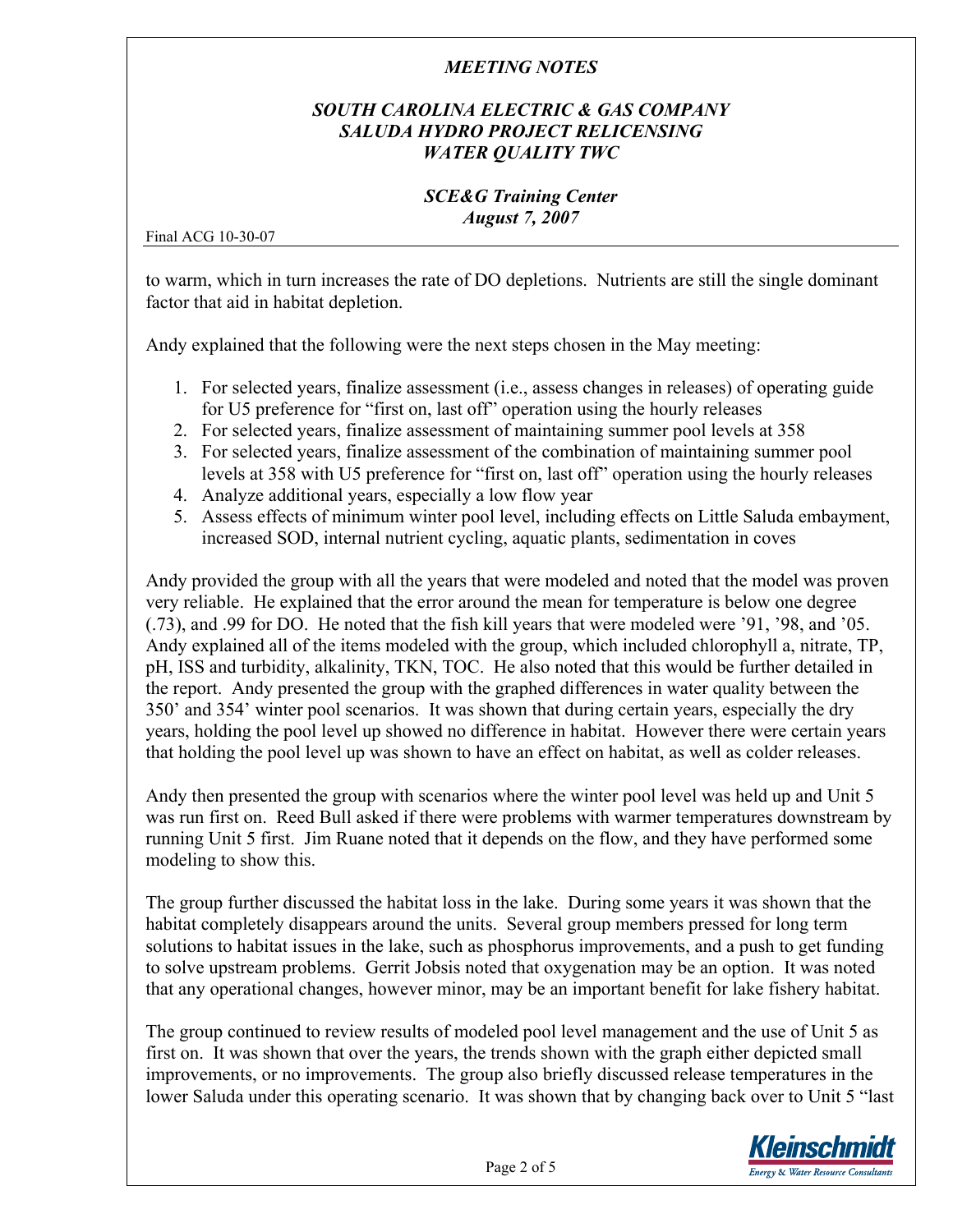## *SOUTH CAROLINA ELECTRIC & GAS COMPANY SALUDA HYDRO PROJECT RELICENSING WATER QUALITY TWC*

#### *SCE&G Training Center August 7, 2007*

Final ACG 10-30-07

on, first off" by September 1, you do not affect striped bass habitat, however you then allow for the colder releases into the Saluda. It was shown that by using the lower units after September 1 allowed the river temperatures to drop by about a degree and a half. It was explained that the minimum flow should go out of unit 5 until discharges reach a certain temperature.

The group discussed that rather than a date trigger to switch to the bottom units, that they should possibly use a release temperature trigger. Gerrit suggested that the group move the switch date from September 1 to August 1 and the group considered this option. Andy explained that he could run a scenario with a switch on August 1 to the lower units. Jim Ruane explained that he felt that it would be best to use release temperature as a trigger. He continued to note that a good trigger would be to switch to the lower units when Unit 5 releases reached 15 degrees at 500 cfs. Bill asked if a minimum flow greater than 500 cfs would be detrimental to striper habitat. Andy noted that he assumed that it would.

The group also discussed when to switch back to the scenario of Unit 5 "first on last off". Andy Sawyer noted that once tailwater temperatures were not an issue anymore, that they may be able to switch back in order to start conserving the cooler water for the next season. It was explained that this was likely to occur in the November timeframe.

The group reviewed the conclusions.

- Unit 5 preferential operations can improve striped bass habitat in some years.
- Maintaining the summer pool level at 358 increases striped bass habitat in some years.
- The combination of Unit 5 preferential operations and maintaining the summer pool level at 358 can further increase striped bass habitat in some years. It can also improve water quality in the releases.
- When the discharge temperature from Unit 5 reaches  $15^{\circ}$  C, the minimum flow should be released through a bottom unit.
- Unit 5 operations after August or September do not effect striped bass habitat.

The group also reviewed the next steps. Jim noted that they will be summarizing the results into a report.

Tom Bowles briefly discussed his work with the hydroacoustic monitoring equipment on the Unit 5 tower to monitor blueback herring movements. It was noted that they would want to make sure the proposed "unit 5 first on, last off" scenario didn't result in an entrainment event. The group decided that this scenario was still worth pursuing on a trail basis, with a monitoring of blueback herring movements. It was noted that Jim and Andy would write up the proposed scenario and it would be

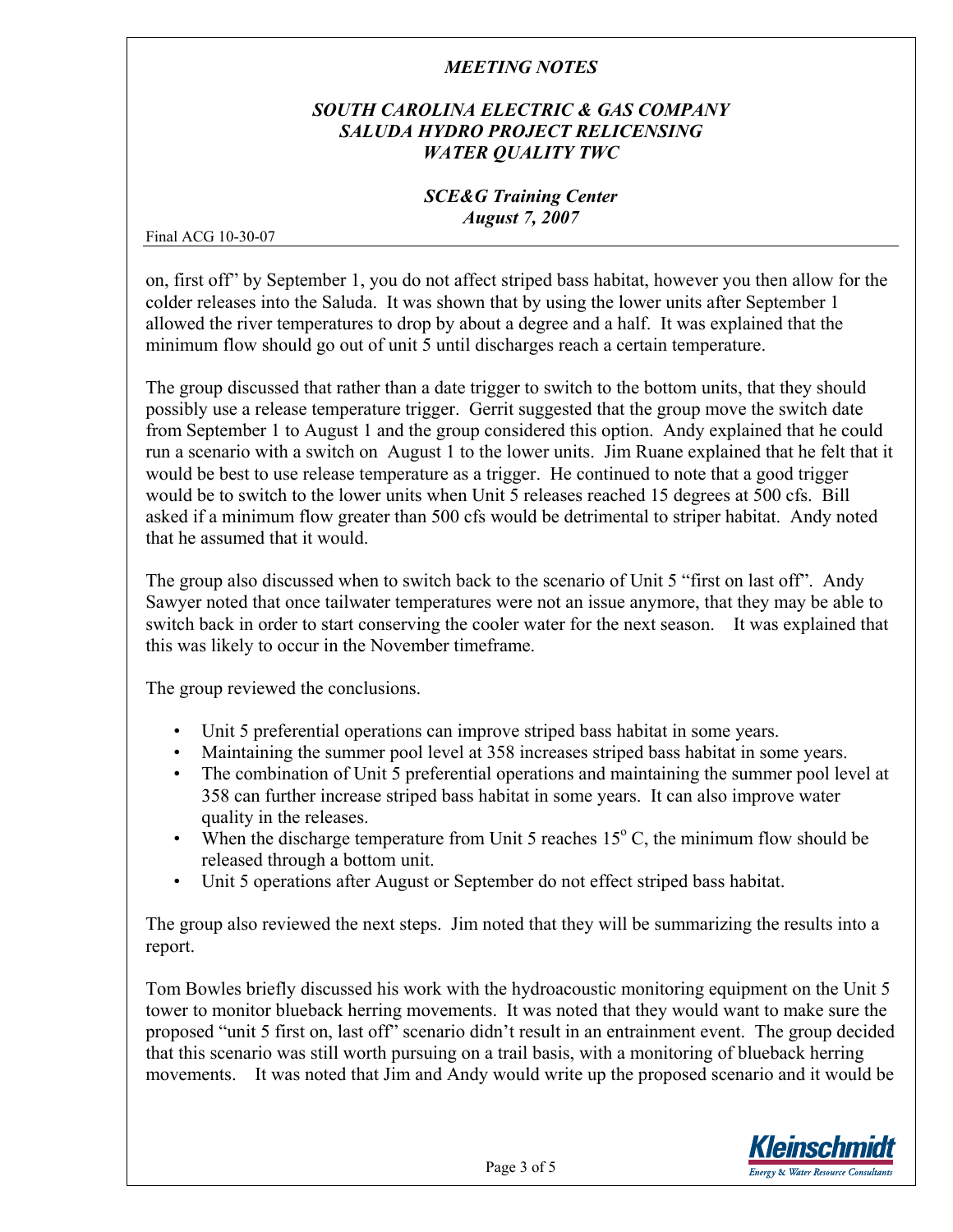## *SOUTH CAROLINA ELECTRIC & GAS COMPANY SALUDA HYDRO PROJECT RELICENSING WATER QUALITY TWC*

#### *SCE&G Training Center August 7, 2007*

Final ACG 10-30-07

passed around to the TWC. The group also discussed having this as the presentation topic for the January Quarterly Public Meeting.

After lunch, the group reviewed concerns about raising the winter minimum pool elevations. It was explained that raising the min pool elevation could affect water quality and fish habitat. Jim explained that without the pool level decrease in the winter, organic matter could build up in the sediments and cause internal nutrient cycling.

Jim explained to the group that the Little Saluda River Embayment, located in the upper portion of the reservoir, posed a great impact to water quality. He noted that if the minimum pool elevation was raised, there will be less water exchange between the embayment and the main body of water. He noted that there also would be less scouring of organic and inorganic matter, leading to internal nutrient cycling.

Jim noted that they had researched this using both the W2 model and previous experience. It was noted that the Little Saluda River Embayment is exposed when the lake is at or below elevation 350'. The group discussed that many factors led to problems with the build up of nutrients, such as aquatic plants, watershed size, land uses, types of soil, etc. The recommendation made by Jim to the group based on the W2 model, was a pool elevation drop to 350 whenever the inflow at the Chappell's gage was greater than 200,000 ac-ft (100,00 dsf) late in the previous year. He noted that they had looked at a series of years, and out of a 15 year period, if the flows were higher than 200,000 ac-ft from Sept 1 to December 15, then they would have enough inflows to fill the lake the following year.

The group also discussed some of the concerns of increasing the winter minimum pool level from 350 to 354. These concerns included:

- Sediment accumulation coves
- Aquatic plants increasing around the lake
- Organic and nutrient accumulation in sediments
- Water quality and algae in the little Saluda river embayment could already be controlled by internal cycling and increasing the minimum winter pool to 354 could cause worse conditions

Gerrit asked Jim if he had any predictions on how frequently a winter drawdown to 350 would need to occur. Jim noted that if it was done two-thirds of the time there would be significant benefits to water quality. The group decided to charge Jim with the task of further researching at what frequency a drawdown was needed in order to see benefits to water quality. It was noted that Jim would send the conclusions to the group via Alison.